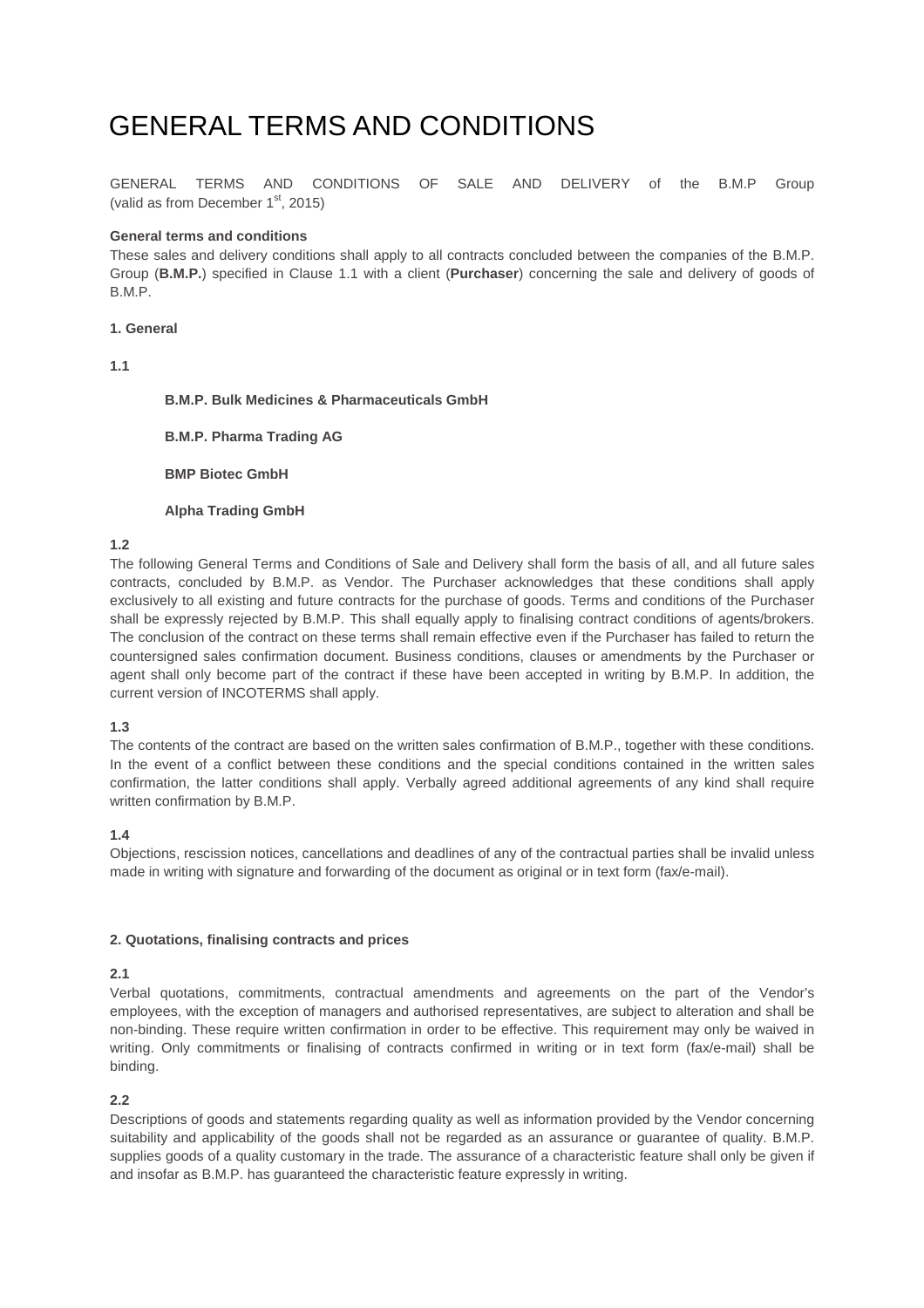Unless otherwise agreed, the Vendor shall deliver the goods as raw material without effect as to their intended purpose. Use of the goods shall be the sole responsibility of the Purchaser. If the use of the goods should be subject to specific legal provisions or requirements, the inspection and treatment of these goods shall be the sole responsibility of the Purchaser. The Vendor shall be under no obligation to provide advice or clarification.

## **2.3**

The weight at the time of dispatch shall apply to the calculation of the purchase price.

# **2.4**

If additional unforeseeable production costs such as increased charges and energy costs, insurance premiums or hardship allowances should arise following conclusion of the contract, B.M.P. shall be entitled to adjust the price subsequently to include these additional production costs.

Unless otherwise explicitly agreed in the relevant delivery conditions, the Purchaser shall bear additional freight expenses, costs for packaging that exceed the standard of packaging that is customary for the trade as well as ancillary fees, public taxes and customs duties.

All agreed prices are deemed to be untaxed, which means they will be subject to the energy and valued added tax as well as additional relevant taxes and duties.

If further-reaching or new obligations affecting the contractual conditions should arise as a result of sovereign or official regulations introduced after the conclusion of the contract, the consequences and additional costs incurred as a result of these regulations shall be an integral part of the contract and shall be borne by the Purchaser.

# **3. Delivery and performance/deadlines**

# **3.1**

Delivery shall take place within the agreed delivery time at the choice of B.M.P. In the event of the delivery time extending over several months, delivery – unless otherwise agreed – shall take place in approximately equal monthly instalments. B.M.P. shall be entitled at any time to deliver goods of equivalent quality to those specified in the contract, however, only upon condition that the goods are in every respect of a similar or better quality standard. Delivery may – with reciprocal offsetting of freight differences – take place from locations other than those specified in the contract.

# **3.2**

B.M.P. may at its own discretion tender the goods at any time within the agreed delivery time. Tendering must take place at least five (5) working days before loading day.

# **3.3**

The Purchaser must place the shipping order at least five (5) days before the desired delivery date. Should the Purchaser fail to place a shipping order within ten (10) working days after tendering, B.M.P. shall be entitled take the following action after expiry of an appropriate grace period:

- continue to demand fulfilment and claim for damages due to delay
- withdraw from the contract or from the part of the contract that has not yet been fulfilled and claim for damages
- claim for damages in lieu of performance
- demand immediate payment made against his own delivery receipt or a warehouse warrant issued by the warehouse operator

If the Purchaser fails to issue an executable shipping order at due date, the goods shall be stored by B.M.P. or by a warehouse operator commissioned by B.M.P. at the Purchaser's expense and risk.

The grace period according to 3.3 shall be at least 8 working days.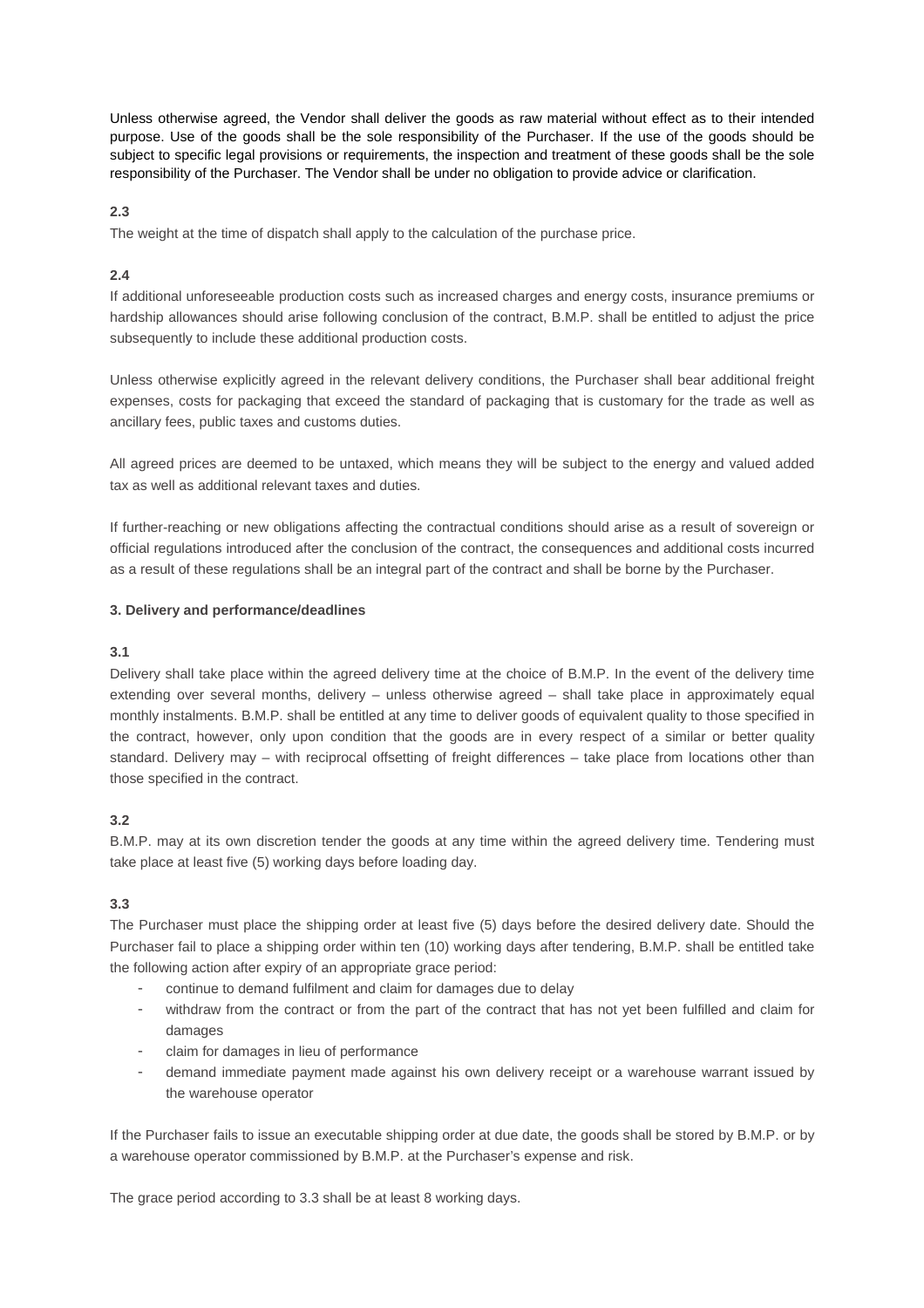If claims for damages should be demanded in lieu of performance, the claims assessment, if possible according to current local law, may also be effected by a self-help sale or price determination by a third party (agent). The reference date shall be the first working day following expiry of the grace period.

### **3.4**

In the case of a delay in delivery, the Purchaser shall not be entitled to claim damages due to delay if the delay has not been caused by intent or gross negligence. In any event, in case of slight negligence, the claim for damages shall be limited to typical foreseeable damage due to delay.

### **3.5**

B.M.P. shall endeavour at all times to observe the agreed delivery dates and times. However, B.M.P. shall be exempt from observance of contractually agreed delivery dates and times in the event of circumstances arising either at home or abroad, which significantly impede the provision of the service (**significant impediment to performance**). Significant impediments to performance include all difficulties, which regardless of their nature, domain or point in the supply chain in which they have originated, significantly impede the execution of the contract. These include in particular force majeure and natural phenomena (e.g. volcanic eruptions, flooding or low water, ice, delays/destruction of harvests), import and export restrictions, problems with the acquisition of raw materials, operational stoppages (e.g. due to fire, machine breakdowns, strikes, measures resembling strikes, states of war or emergency situations and transport) as well as loading difficulties.

This shall also apply if such circumstances arise after the Vendor is already in delay. The Vendor shall not be obliged to reimburse costs incurred through unforeseeable delays of this kind.

#### **3.6**

In the event of significant impediments to performance existing, B.M.P. shall be entitled to withdraw from the contract without compensation or to extend the agreed delivery period by the duration of the impediment, however, no longer than five (5) months. B.M.P. shall be entitled but not obliged to deliver equivalent goods for one of the agreed goods within the period of extension. Following expiry of the period of extension, the contract may be cancelled at the request of one of the parties. If it should already become clear prior to expiry of the extension period that it would be unreasonable for one of the parties to abide by the contract, this party may withdraw from or terminate the contract.

## **3.7**

All sales shall be subject to the correct and punctual delivery by the Vendor's primary supplier as well as the safe arrival of the goods to be delivered. Likewise, the Vendor's stock reserve contract may include the clause relating to self-supply.

## **3.8**

The Vendor shall be entitled to make partial deliveries in quantities deemed reasonable for the Purchaser in commercial transactions. The Purchaser shall be obliged to pay for the corresponding partial shipments. All partial shipments of a contract shall be regarded as special business operations.

## **3.9**

The contractual performance on the part of B.M.P. shall be subject to the proviso that this is not in conflict with national or international provisions of foreign trade law or embargos and/or other sanctions. In the event of fulfilment of the contract being impeded or becoming impossible retroactively due to the amendment of foreign trade provisions, embargos or other sanctions, B.M.P. shall be entitled to withdraw from the contract without compensation.

Furthermore, the Purchaser shall be obliged to observe the relevant export provisions of the European Community or individual member states of the European Community and the USA, insofar as he himself or a third party commissioned by him should export goods from the customs area of the European Community. Insofar as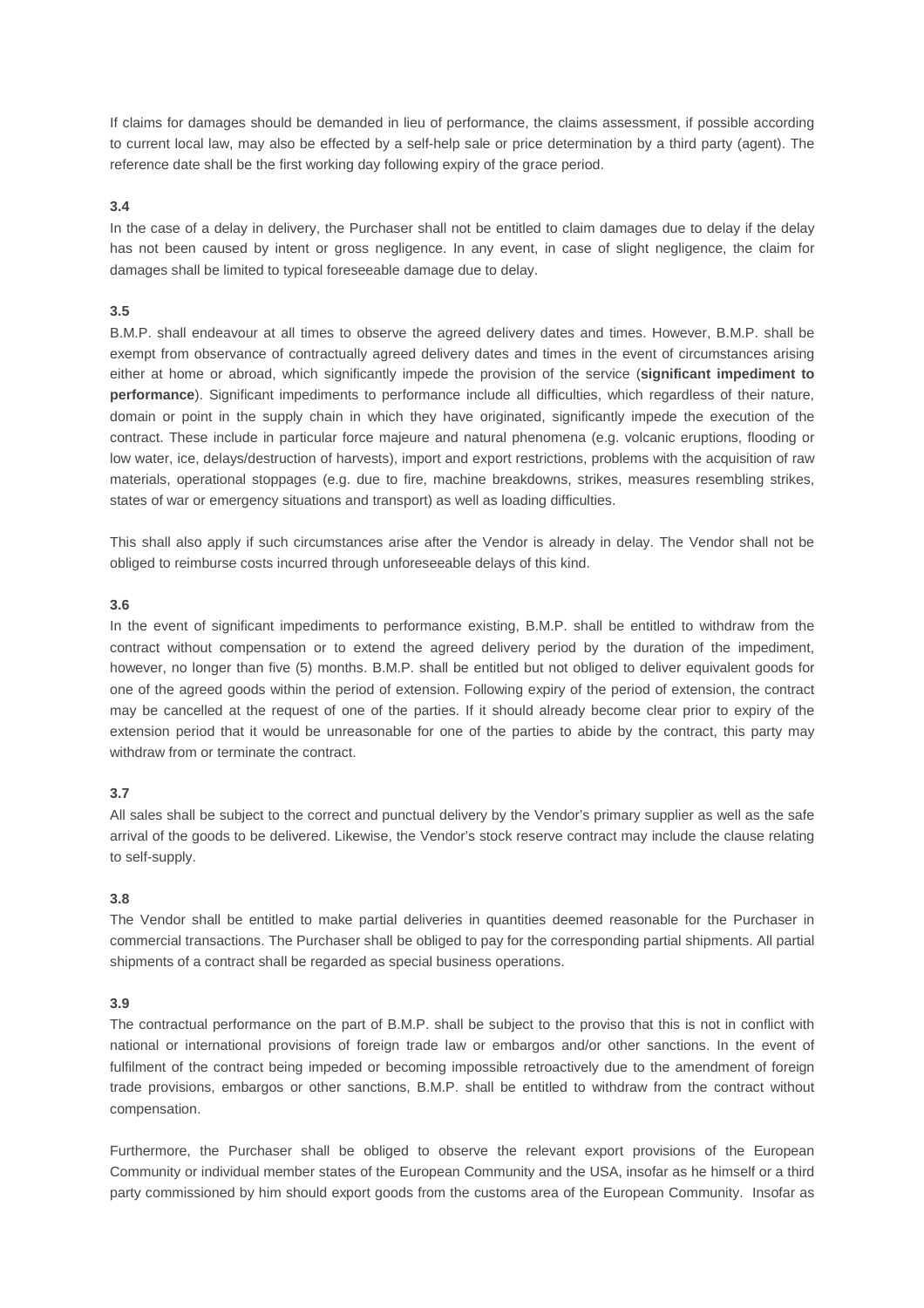B.M.P. should be obliged to pay duties or make other payments due to the infringement of one of the incumbent obligations of the Purchaser in connection with the export, the Purchaser shall exempt B.M.P. from these obligations on first demand.

## **4. Payment, arrears, offsetting/right of retention**

# **4.1**

If the Purchaser should fail to pay on the due date, he shall be in default without warning. This shall not apply if he immediately verifies that he is not responsible for the delayed payment. In the event of a delay in payment, the Vendor shall be entitled to charge interest on arrears to the amount of 10 percentage points above the current base lending rate of the European Central Bank. Proof of a higher amount of damages shall be permitted.

# **4.2**

The Purchaser shall not be entitled to offset or to assert a right of retention against claims of the Vendor, unless his counterclaim has been found to be undisputed or legally binding.

# **4.3**

Should, following conclusion of the contract, the Vendor become aware of circumstances that call into question the creditworthiness of the Purchaser or his ability to fulfil his obligations or if the Purchaser should be more than 14 days in arrears with regard to his cooperation or payment obligations despite the setting of a deadline, the Vendor shall be entitled to postpone the fulfilment of his obligations until all outstanding claims have been paid and to demand advance payment of all claims in connection with all contracts concluded with the Purchaser, including bills of exchange presented by the Purchaser.

B.M.P. shall in particular be entitled within the framework of the contract to refuse performance if

- the Purchaser should be in arrears with acceptance of a shipment or with the payment resulting from this contract or contract concluded with a B.M.P. company
- doubts should arise with regard to the Purchaser's ability or willingness to pay
- the Purchaser's company has entered liquidation or has been transferred to a competitor of B.M.P.
- the commercial credit insurance of B.M.P. no longer grants the credit for delivery of the goods

In such cases B.M.P. may demand advance payment subsequent to giving an appropriate grace period of at least 5 working days or demand provision of a bank guarantee in cooperation with B.M.P. If the grace period should expire without result, B.M.P. shall be entitled to withdraw from the contract or from the part of the contract which has not yet been fulfilled, without any obligation to indemnify. In this case, all claims by B.M.P. companies against the Purchaser shall be due payable without delay.

## **4.4**

If the Purchaser should fail to comply with the demand for advance payment, justified according to Clause 4.3, within 5 working days, the Vendor shall be entitled to refuse fulfilment of contracts not yet performed and, in addition, to claim for damages in the case of withdrawal.

## **4.5**

The B.M.P. company, which is concluding this contract, shall be entitled, even without permission of or notification to the Purchaser, to assign all contractual rights and obligations to another company of the B.M.P. Group (s. Clause 1.1) and to transfer all contractual payment claims to another company of the B.M.P. Group or to a third party.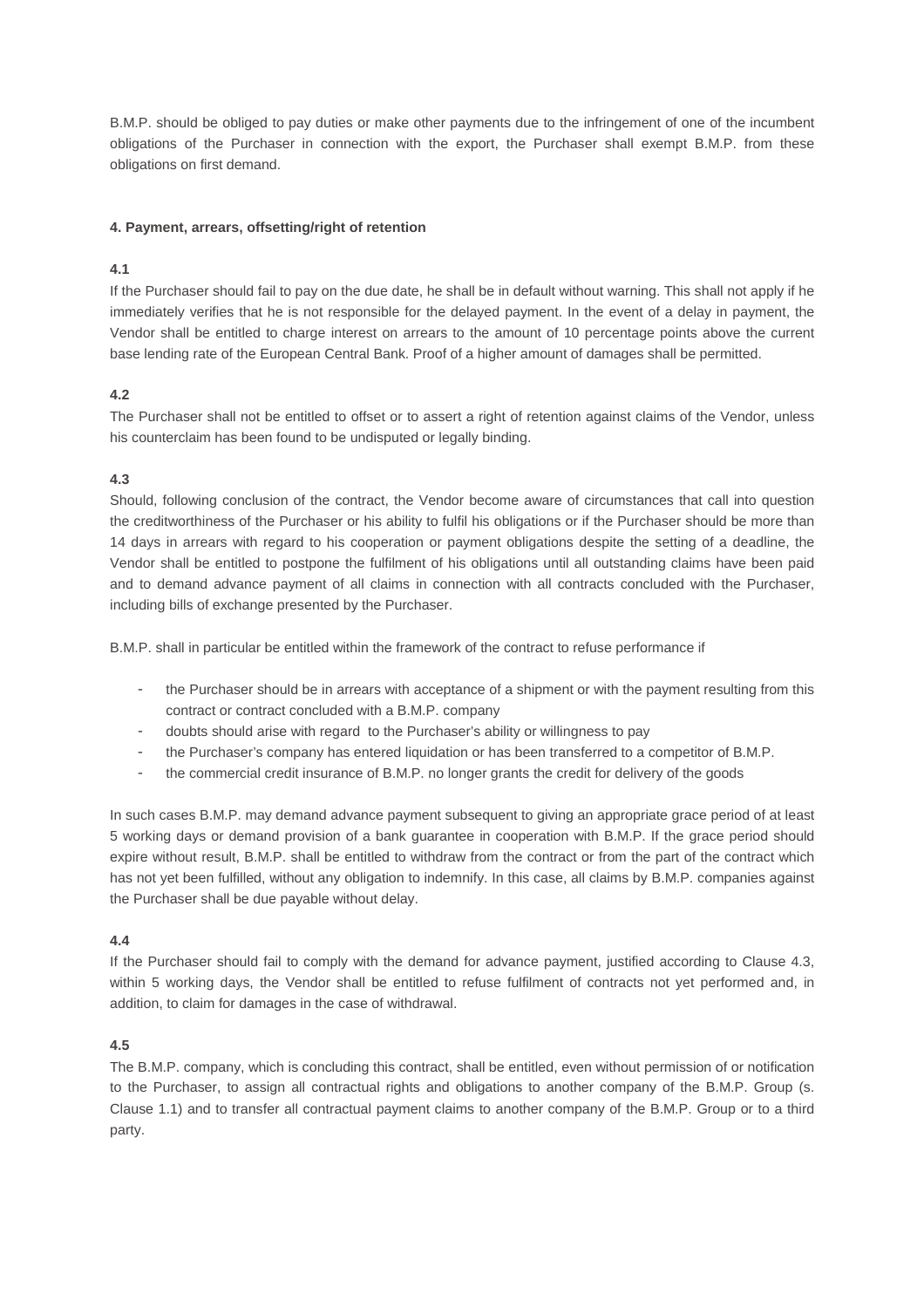#### **4.6**

The acceptance of and the request for the agreed delivery are a fundamental primary obligation of the Purchaser.

## **5. Right of retention and assignment of claims**

## **5.1**

The delivered goods shall remain, as goods subject to the right of retention, the property of the Vendor until complete settlement of the purchase price demands, as well as future demands, demands not yet due or contingent demands resulting from mutual trading relations, including any possible claims from bills of exchange.

#### **5.2**

The processing or treatment of goods subject to the right of retention shall be performed at all times on behalf of the Vendor, without any liabilities thereby accruing for the Vendor, who shall gain title to the newly-created item. If goods subject to the right of retention are processed, treated, blended, mixed or compounded with other items that are not the property of the Vendor, the Vendor shall be entitled to co-ownership of the new items in the ratio of the invoice value of the goods subject to the right of retention to the other goods at the time of processing, treatment, etc. The Purchaser shall transfer to the Vendor, here and now, his co-ownership rights within the meaning of the preceding sentence up to the amount of the invoice value of the goods subject to the right of retention. The new goods shall be retained free of charge by the Purchaser for the Vendor. The goods which subsequently come under the co-ownership of B.M.P., shall apply as goods subject to the right of retention pursuant to Clause 5.1.

### **5.3**

The Purchaser shall be entitled, subject to Clause  $5.7 - as$  long as he is not in default – to sell the goods subject to the right of retention within the scope of the proper course of business retaining the right of retention; however, he shall be prohibited from transferring title to the goods or from pledging them. The Purchaser hereby assigns to the Vendor all claims entitled to him from any resale of the goods subject to the right of retention or to any such goods arising from their processing, treatment, blending, mixing, or compounding in accordance with Clause 5.2. This shall also apply in cases where goods are sold for a total price together with other goods that are not the property of the Vendor. If, due to statutory obligations, a third party has acquired ownership or co-ownership rights to the goods as a result of processing, treatment, blending, mixing, or compounding, the Purchaser shall assign to the Vendor, here and now, in advance, the claims due to him from the third party. Assignments within the meaning of this paragraph shall always be limited to the amount of the invoice value of the goods subject to the right of retention. The same shall apply to any other claims that take the place of the goods subject to the right of retention, e.g. insurance claims or claims in tort. The Purchaser shall be entitled, until revoked by the Vendor, to call in the assigned claims. Revocation of authorisation to call in claims shall only be admissible in the event of enforcement. If the Purchaser should defer the purchase price to his customer, he must reserve right of ownership over his customer to the goods subject to the right of retention under the same conditions reserved by B.M.P. when the goods subject to the right of retention were delivered.

#### **5.4**

The value of the goods subject to the right of retention within the meaning of the above paragraphs shall always to be considered as the price the Vendor has charged the Purchaser for the goods (invoice value).

#### **5.5**

If so demanded by the Purchaser, the Vendor shall be obliged to release his securities as it chooses and in as far as their value exceeds the secured demands by more than 10%.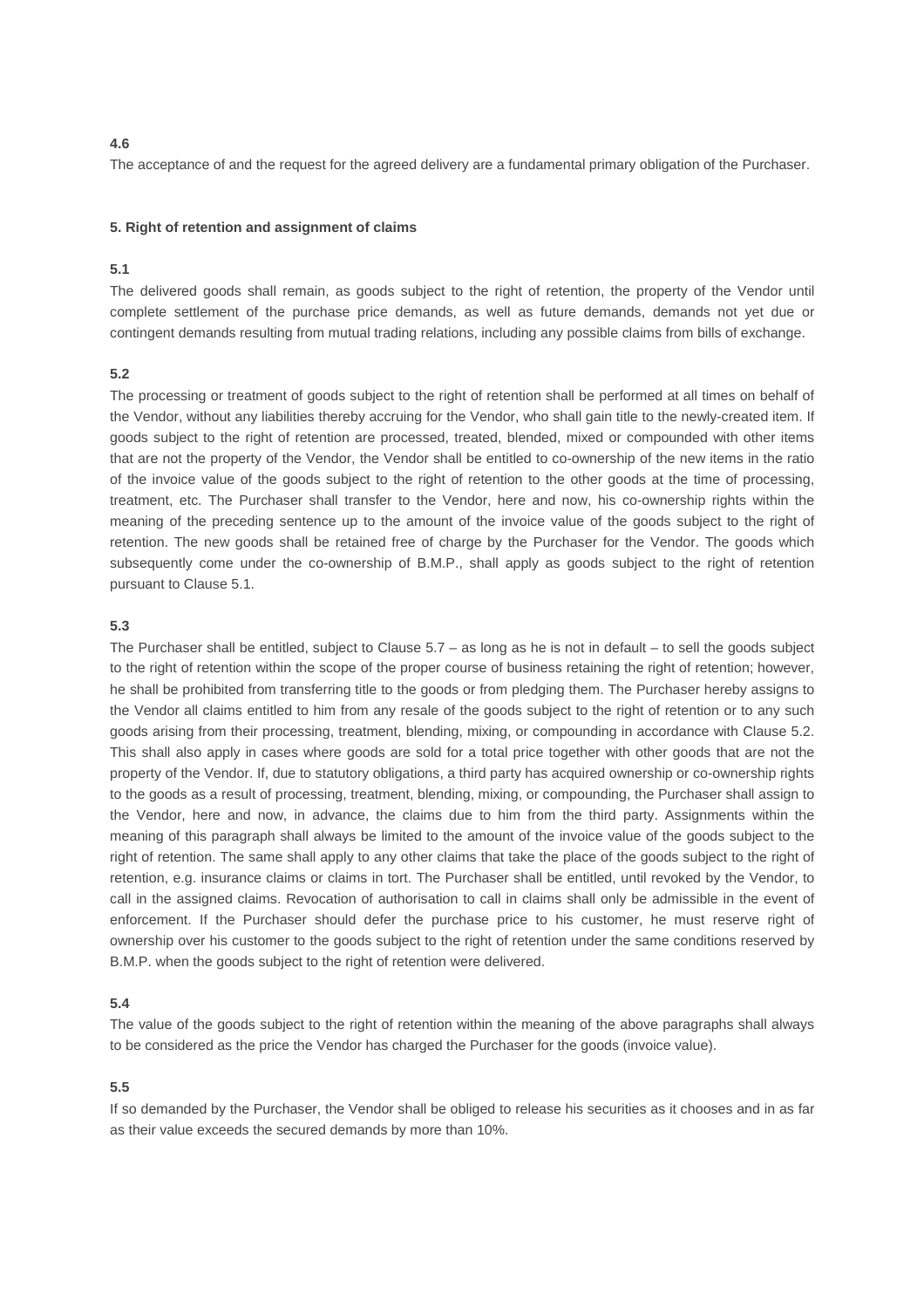## **5.6**

If cooperation of the Purchaser should be required for the right of retention to take effect, as in the case of registrations required by the law of the Purchaser's country, the Purchaser must take immediate action accordingly. This is a fundamental contractual obligation.

#### **5.7**

If the Purchaser should be in arrears with payment, the Vendor may prohibit him from selling or removing the goods subject to the right of retention or from processing, treating, compounding, blending or mixing such goods with other goods, and may demand that the Purchaser hand over the goods subject to the right of retention or the goods subject to the right of retention that have been processed and treated. The Purchaser shall be required to give immediate notification of seizures by third parties of goods to which the Vendor has rights under the above provisions. The same shall apply with regard to claims which have been assigned according to the above paragraphs. Costs of intervention of any kind shall be borne and reimbursed by the Purchaser. Furthermore, the Purchaser shall provide immediate notification of the ownership of B.M.P. to third parties who have seized the goods subject to the right of retention by way of pledge In the event that the third party should be unable to reimburse B.M.P., the judicial or out of court costs within this context, the Purchaser shall assume liability in this respect.

## **5.8**

In the event of conduct on the part of the Purchaser in contravention of this contract, in particular payment arrears, the Vendor, after granting an appropriate grace period, shall be entitled to take back the sold goods.

### **5.9**

The assertion of a right of retention, in particular a demand for the return of the goods, shall constitute withdrawal from the contract. The Vendor shall also be entitled, regardless of withdrawal, to claim damages according to the general provisions.

#### **6. Guarantee/Complaints/Risk assumption**

#### **6.1**

The consignee shall be obliged to examine the goods carefully before acceptance/acknowledgement. Inspection of the goods must be carried out immediately following delivery at the agreed place of delivery wherever possible and reasonable. The findings of the respective haulage operators shall supply refutable proof of the assessment of quantity, even for the relationship of the parties among one another.

Prior to the start of processing, the consignee/Purchaser must clarify whether the delivered goods are suited for their intended purposes, in particular further processing. With the commencement of treatment, processing, mixing, or compounding of the goods together with other items, the delivered goods shall be deemed as approved by the Purchaser under the contract. Subsequent claims for damages shall be excluded. This shall apply correspondingly in the event of goods being forwarded from their original destination.

#### **6.2**

Insofar as defects cannot be established by a commercial or sensory inspection, the Vendor shall take representative samples and/or commission an authorised expert to conduct an urgent examination.

#### **6.3.1**

The Purchaser shall make his objections known to the Vendor without delay, insofar as deficiencies or deviations could be established without an authorised expert, within 3 working days at the latest in the case of German domestic business, and within 8 working days at the latest after delivery or clearance at the agreed destination in the case of international business. Should it be necessary to enlist the services of an authorised expert, the samples must be supplied to the authorised expert within 3 working days after delivery in the case of German domestic trade, and within 8 working days after delivery in the case of international trade. Complaints must be made within 3 working days at the latest after receipt of the inspection results by the Purchaser and within 3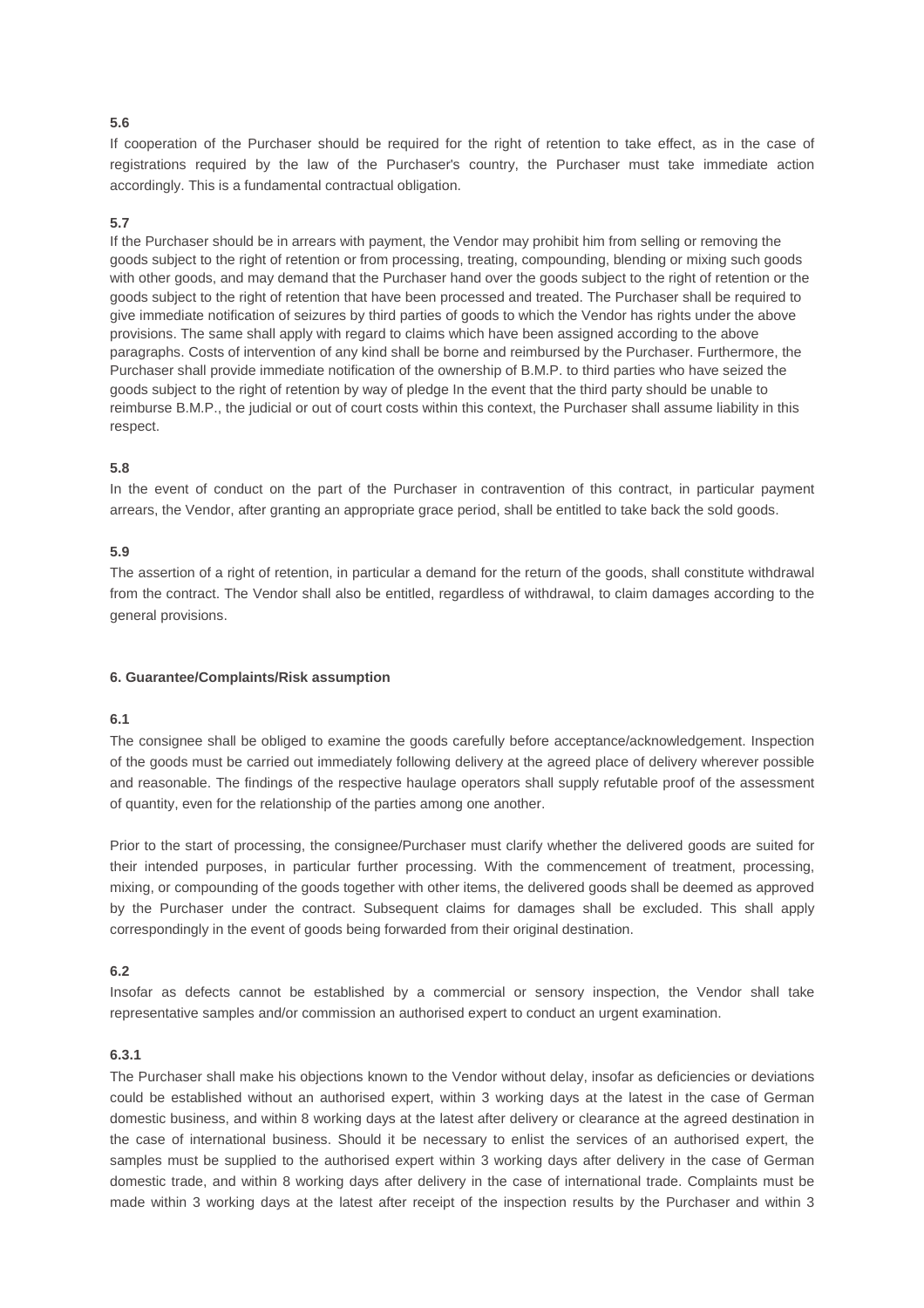weeks at the latest following arrival of the goods at their contractual destination, insofar as the inspection period of the authorised expert did not need to be extended.

## **6.3.2**

Notice of deficiencies shall be invalid unless made in writing, by telefax or e-mail with an exact description of the individual defects which are the subject of the complaint. The rejected goods must be retained in their shipping containers at the place of delivery, to enable B.M.P. to examine the legitimacy of the claims.

## **6.4**

Guarantee and damage claims against the Vendor shall be excluded in the case of recognisable deficiencies or those established by an authorised expert, if the Purchaser, prior to the determination of the assessment of damages or deficiencies by the Vendor (with the exception of taking samples for the purposes of inspection), has handled all or part of the goods supplied, removed the goods from the place of inspection, or processed, handled or otherwise modified or forwarded them.

### **6.5**

The Purchaser shall be obliged to make claims against the respective haulage operator by ensuring timely entry of the complaints in the transport documents or to submit the complaints in writing by some other means, as well as, if possible, having these confirmed by the driver. In the event of culpable breaches of these obligations or failure to present the documents concerning the complaint against the haulage operator to the Vendor within 2 weeks after being demanded to do so, the claims of the Purchaser based on the specific complaint shall be forfeited.

### **6.6**

If payment against documents has been agreed, the assertion of complaints shall not entitle the Purchaser to refuse or to delay acceptance of the documents or payment of the purchase price.

## **6.7**

If a deficiency is discovered, the Vendor shall be entitled to choose the form of supplementary performance either in the form of a replacement delivery or rectification of the deficiency. In both cases the Vendor shall be obliged to bear all necessary expenses, in particular transport and return shipment costs as well as road, labour and material costs, provided these are not increased by the purchased item being taken to a place other than the place of performance.

In the event of failure of 2 or more attempts to effect replacement delivery or supplementary performance, or if the Vendor should unreasonably delay execution of replacement delivery or rectification, the Purchaser shall be entitled to his general legal rights, without a further grace period having to be set. In the case of a correct replacement delivery, claims for damages shall be excluded, insofar as these do not concern the costs incurred by the Purchaser in connection with return shipment or supplementary performance.

#### **7. Clarification and limitation of liability, limitation period**

#### **7.1**

The reasons for and the scope of claimed damages arising out of or in connection with the contract of sale, shall be based on the statutory provisions, if

a) they are based on a wilful or negligent breach of contract on the part of the company's management or its senior executives; in the case of non-intentional breach of contract, the liability for damages shall be limited to the foreseeable, typically occurring damage;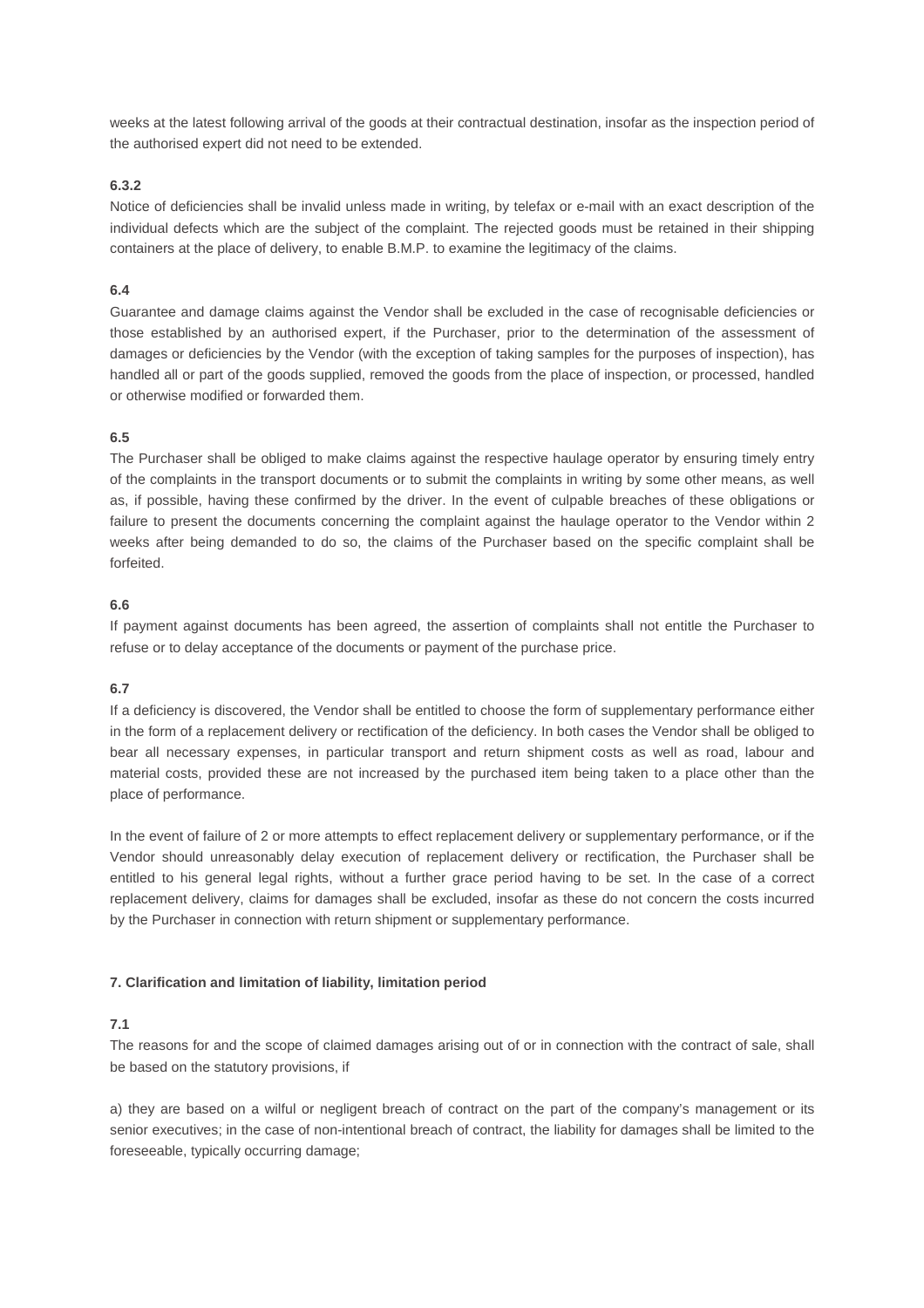b) the Vendor can be accused of the violation of fundamental contractual obligations; in this event, the liability for damages shall be limited to the foreseeable, typically occurring damage;

c) the Vendor has given a special guarantee or in the event of fraudulent assurance of quality or fraudulent withholding of information, or

d) the claims are based on mandatory legal provisions, in particular the Product Liability Law or the principles of Entrepreneur's Recourse (§ 478 German Civil Code).

Otherwise liability for damages of the Vendor and his agents, in particular for his and their employees, shall be dependent on blame and excluded in the case of slightly negligent violation or liability unrelated to blame.

### **7.2**

Insofar as the Vendor should be liable, the liability, with the exception of liability in accordance with 7.1 (b), in all cases of gross and slight negligence, shall be limited to the damage that, considering the circumstances that he recognised or should have recognised, could have been typically foreseen as a result of the breach of contract, up to the maximum amount of the purchase price agreed with B.M.P. In the event of damages resulting from delays, liability of B.M.P. shall be limited to 5% of the agreed purchase price.

Liability for indirect damages and subsequent damages, in particular loss of profit, shall be excluded except in the case of intention.

## **7.3**

Guarantee and/or damage claims against the Vendor, arising from or in connection with the concluded contract, shall be subject to a maximum statutory limitation period of one year following complete/partial delivery of the goods to the Purchaser. This shall not apply to claims based on injury to life, the body, health or freedom and under the proviso of Clauses 7.1 (a), (c) and (d). If the goods should fail to be accepted immediately after release or other notification of possibility to take delivery, the statutory period of limitation shall begin on the date of receipt of the notification to the Purchaser.

#### **8. Data privacy**

Within the scope of business relations, B.M.P. stores personal data of the customer. Storage, however, is limited to data required for business purposes.

B.M.P. is entitled to record, store, use and process data and information about the customer as well as to pass this information on to third parties, insofar as this is necessary for the fulfilment of the contract or the safeguarding of justified interests of B.M.P. and provided it is not in conflict with the legitimate interests of the customer. B.M.P. is entitled to pass this data on for the purposes of debt collection or debtor management. If requested, we will provide information on the stored data at any time.

#### **9. Compliance**

The customer is obliged to observe the valid laws, regulations and directives as well as all other anti-bribery and corruption regulations including the relevant legislation of the USA and Great Britain (FCPA and UK Bribery Act). The customer must also refrain from activities involving the offer, promotion, promise, approval, giving or receipt of unlawful payments or other advantages which constitute an offence according to the aforementioned regulations. The customer undertakes to inform B.M.P. without delay of any circumstances which may represent an infringement of the aforementioned provisions.

Any violation of this clause represents a fundamental breach of contract, which entitles B.M.P. to terminate the contract without notice. B.M.P. will not be liable for claims, losses or damage incurred by the customer as a result of failure to comply with these provisions. The customer is obliged to indemnify and hold harmless B.M.P from all claims, losses or damage resulting from the violation of this clause.